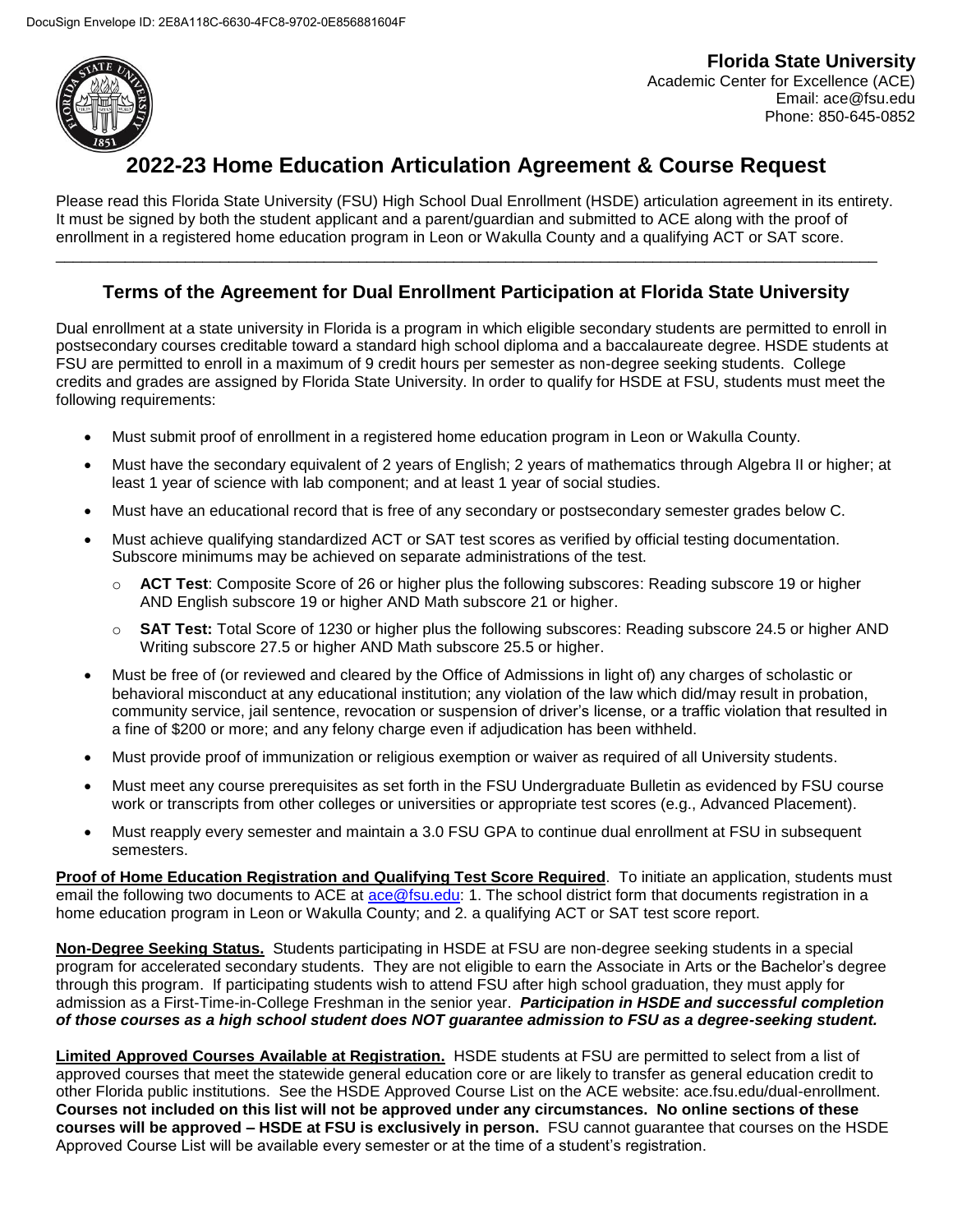**Application and Advising.** Dual enrollment at FSU Tallahassee campus is administered by the Academic Center for Excellence (ACE) in the University Center A3600. Application materials and instructions are outlined in the High School Dual Enrollment Student and Family Guide available at http://ace.fsu.edu/dual-enrollment.

**University Policies.** HSDE students are held to the FSU Academic Honor Code and the Student Code of Conduct.

**Academic Support Services.** Dual enrollment students will have access to academic support services at FSU, including academic advising; libraries; student disability resources; and various learning centers that offer writing assistance, tutoring for selected courses, and study skills instruction**. Students with disabilities must register with and provide relevant documentation to the Office of Accessibility Services (OAS), after which time they will be eligible to receive appropriate accommodations.** The University's criteria will be used to determine the need for accommodations. For more information about OAS services, visit https://dsst.fsu.edu/oas.

**Class Attendance.** Dual enrollment students are expected to attend all FSU classes and are discouraged from taking vacation days during a semester of enrollment. Each faculty member sets attendance expectations in the course syllabus within the parameters of broader FSU policy. HSDE students who have a legitimate high school sponsored activity that unavoidably conflicts with an examination or other assessment at FSU must provide documentation on school or organization letterhead to the faculty member and to ACE in order to reschedule.

**Mature Course Content.** While appropriate for college-level study, course materials and class discussions may reflect topics not typically included in secondary courses, which some parents may object to for minors. Courses will not be modified to accommodate variations in student age and/or maturity.

**Tuition and Fee Exemption.** HSDE students are exempt from the payment of tuition and fees. However, they are responsible for fines or penalties associated with parking tickets, lost or late return of library/educational materials, or student identification card replacement if lost.

**Instructional Materials.** FSU provides home education students in the HSDE program with required and recommended books and educational materials for their courses at no cost. With the exception of digital access/codes, these materials are on loan and must be returned at the end of the semester unless a student voluntarily opted to purchase them at their own cost prior to the start of the semester.

**Transportation and Parking.** HSDE students at FSU are responsible for their own transportation to and from campus. However, they are welcome to use the FSU bus service once they arrive on campus. HSDE students must register any vehicle they plan to park on campus with Transportation and Parking Services at FSU. Students are subject to fines for illegal parking.

**Grades and Transcripts.** At the end of each term and after grades have posted, the University will send the FSU student transcript to the home address of the student. FSU official course grades are also available to students online in Student Central (my.fsu.edu). **HSDE course grades are included in the student's college grade point average, become a part of the student's permanent academic record, and may affect the student's future college admission and/or financial aid eligibility.**

## **Requirements for a Complete Application**

**Submit the following to ace@fsu.edu to initiate the application process:**

- $\Box$  Proof of Enrollment in a Home Education Program in Leon or Wakulla County
- *New Students Only:* Qualifying ACT or SAT test score report

### **Upload the following in the online application:**

- $\Box$  This signed articulation agreement & course request form
- *New Students Only:* Both required health forms available at ace.fsu.edu/dual-enrollment

#### **Your application will not be considered if the above documents are not submitted by 5:00pm on the final application deadline date.**